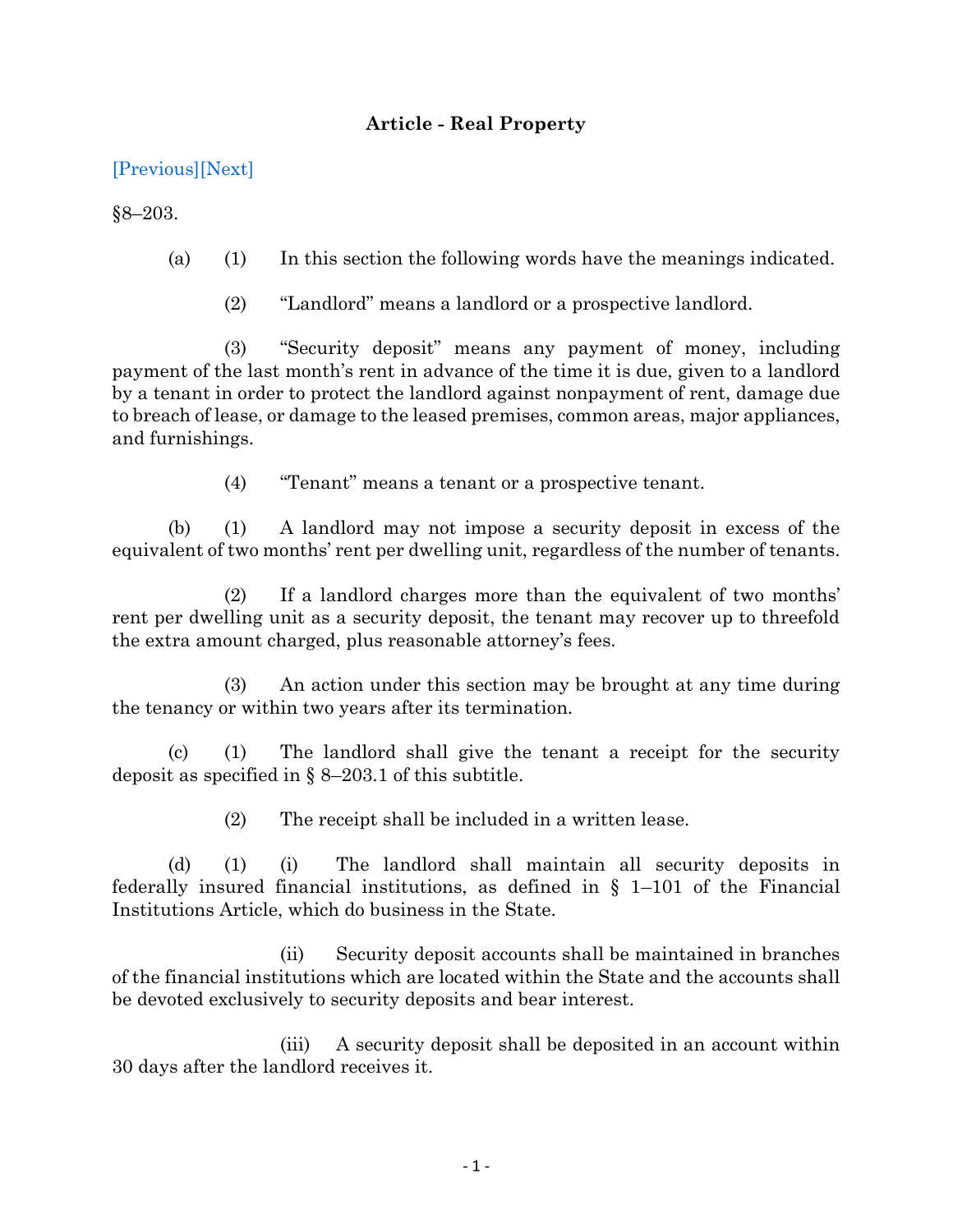(iv) The aggregate amount of the accounts shall be sufficient in amount to equal all security deposits for which the landlord is liable.

(2) (i) In lieu of the accounts described in paragraph (1) of this subsection, the landlord may hold the security deposits in insured certificates of deposit at branches of federally insured financial institutions, as defined in § 1–101 of the Financial Institutions Article, located in the State or in securities issued by the federal government or the State of Maryland.

(ii) In the aggregate certificates of deposit or securities shall be sufficient in amount to equal all security deposits for which the landlord is liable.

(3) (i) In the event of sale or transfer of the landlord's interest in the leased premises, including receivership or bankruptcy, the landlord or the landlord's estate, but not the managing agent or court appointed receiver, shall remain liable to the tenant and the transferee for maintenance of the security deposit as required by law, and the withholding and return of the security deposit plus interest as required by law, as to all or any portion of the security deposit that the landlord fails to deliver to the transferee together with an accounting showing the amount and date of the original deposit, the records of the interest rates applicable to the security deposit, if any, and the name and last known address of the tenant from whom, or on whose behalf, the deposit was received.

(ii) A security deposit under this section may not be attached by creditors of the landlord or of the tenant.

(4) Any successor in interest is liable to the tenant for failure to return the security deposit, together with interest, as provided in this section.

(e) (1) Within 45 days after the end of the tenancy, the landlord shall return the security deposit to the tenant together with simple interest which has accrued at the daily U.S. Treasury yield curve rate for 1 year, as of the first business day of each year, or 1.5% a year, whichever is greater, less any damages rightfully withheld.

(2) (i) Except as provided in subparagraph (ii) of this paragraph, interest shall accrue at monthly intervals from the day the tenant gives the landlord the security deposit. Interest is not compounded.

- (ii) No interest is due or payable:
	- 1. Unless the landlord has held the security deposit for

at least 6 months; or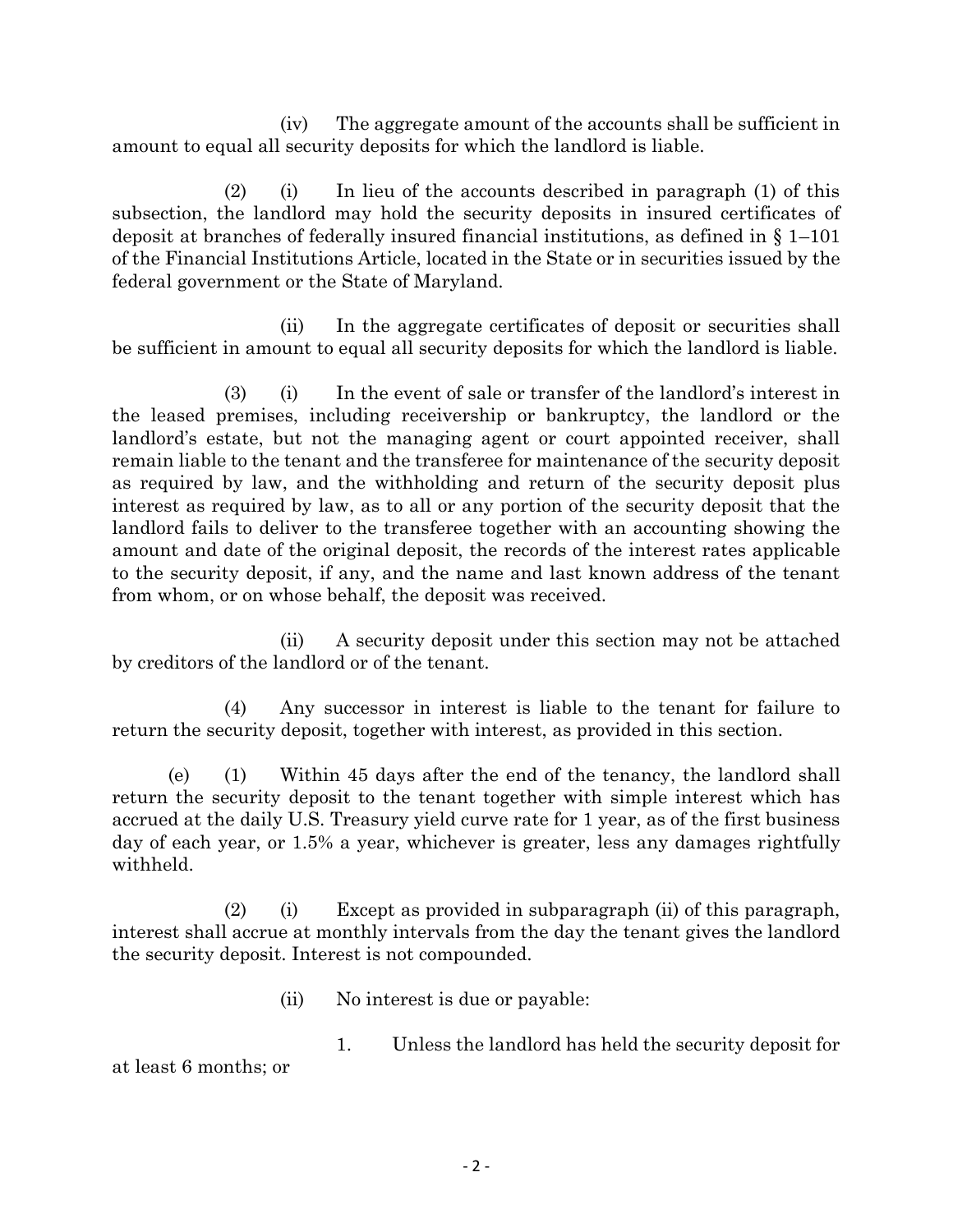- 2. For any period less than a full month.
- (3) Interest shall be payable only on security deposits of \$50 or more.

(4) If the landlord, without a reasonable basis, fails to return any part of the security deposit, plus accrued interest, within 45 days after the termination of the tenancy, the tenant has an action of up to threefold of the withheld amount, plus reasonable attorney's fees.

(f) (1) (i) The security deposit, or any portion thereof, may be withheld for unpaid rent, damage due to breach of lease or for damage by the tenant or the tenant's family, agents, employees, guests or invitees in excess of ordinary wear and tear to the leased premises, common areas, major appliances, and furnishings owned by the landlord.

(ii) The tenant has the right to be present when the landlord or the landlord's agent inspects the premises in order to determine if any damage was done to the premises, if the tenant notifies the landlord by certified mail of the tenant's intention to move, the date of moving, and the tenant's new address.

(iii) The notice to be furnished by the tenant to the landlord shall be mailed at least 15 days prior to the date of moving.

(iv) Upon receipt of the notice, the landlord shall notify the tenant by certified mail of the time and date when the premises are to be inspected.

(v) The date of inspection shall occur within five days before or five days after the date of moving as designated in the tenant's notice.

(vi) The tenant shall be advised of the tenant's rights under this subsection in writing at the time of the tenant's payment of the security deposit.

(vii) Failure by the landlord to comply with this requirement forfeits the right of the landlord to withhold any part of the security deposit for damages.

(2) The security deposit is not liquidated damages and may not be forfeited to the landlord for breach of the rental agreement, except in the amount that the landlord is actually damaged by the breach.

(3) In calculating damages for lost future rents any amount of rents received by the landlord for the premises during the remainder if any, of the tenant's term, shall reduce the damages by a like amount.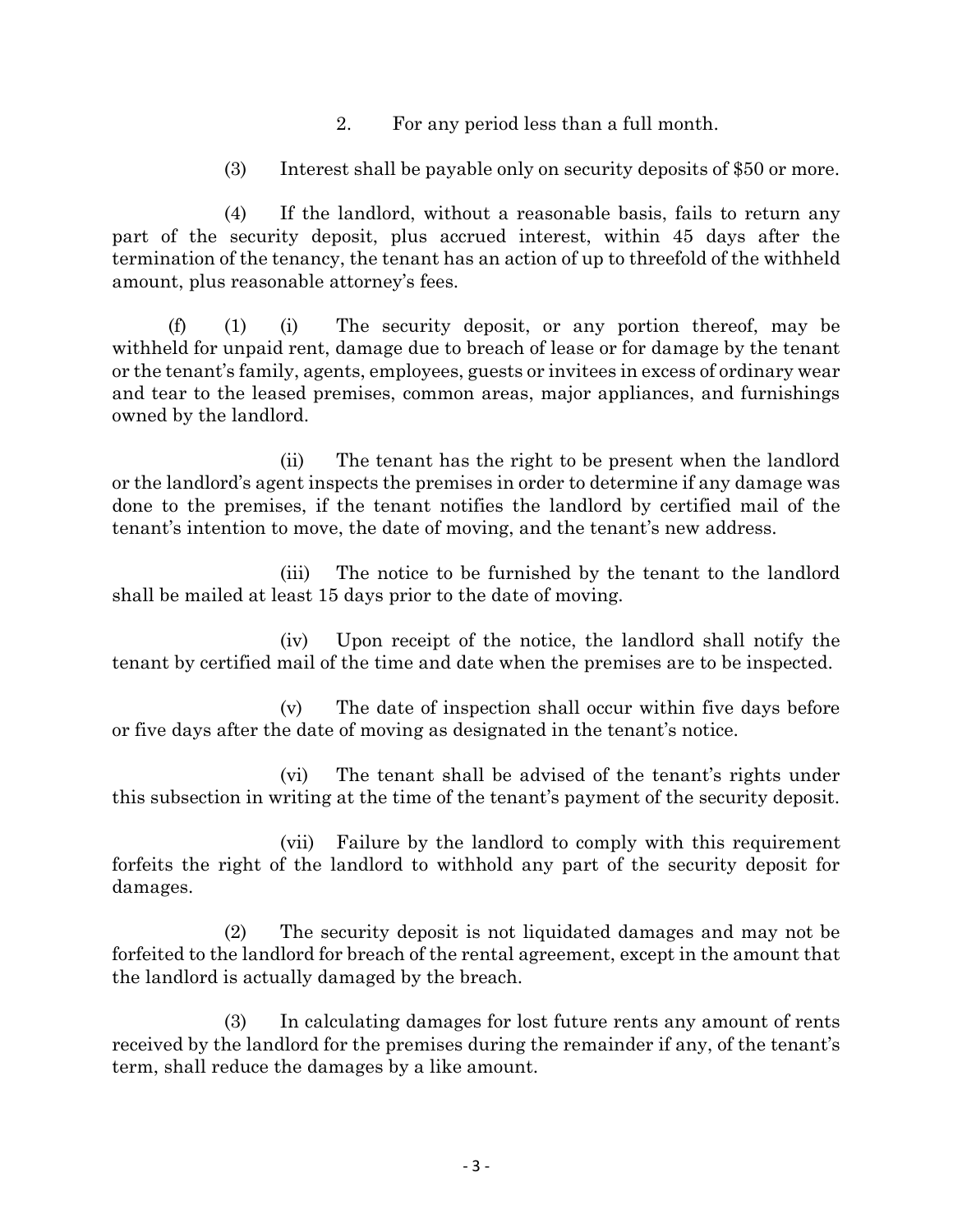(g) (1) If any portion of the security deposit is withheld, the landlord shall present by first–class mail directed to the last known address of the tenant, within 45 days after the termination of the tenancy, a written list of the damages claimed under subsection (f)(1) of this section together with a statement of the cost actually incurred.

(2) If the landlord fails to comply with this requirement, the landlord forfeits the right to withhold any part of the security deposit for damages.

(h) (1) The provisions of subsections (e)(1) and (4) and (g)(1) and (2) of this section are inapplicable to a tenant who has been evicted or ejected for breach of a condition or covenant of a lease prior to the termination of the tenancy or who has abandoned the premises prior to the termination of the tenancy.

(2) (i) A tenant specified in paragraph (1) of this subsection may demand return of the security deposit by giving written notice by first–class mail to the landlord within 45 days of being evicted or ejected or of abandoning the premises.

(ii) The notice shall specify the tenant's new address.

(iii) The landlord, within 45 days of receipt of such notice, shall present, by first–class mail to the tenant, a written list of the damages claimed under subsection  $(f)(1)$  of this section together with a statement of the costs actually incurred and shall return to the tenant the security deposit together with simple interest which has accrued at the daily U.S. Treasury yield curve rate for 1 year, as of the first business day of each year, or 1.5% a year, whichever is greater, less any damages rightfully withheld.

(3) (i) If a landlord fails to send the list of damages required by paragraph (2) of this subsection, the right to withhold any part of the security deposit for damages is forfeited.

(ii) If a landlord fails to return the security deposit as required by paragraph (2) of this subsection, the tenant has an action of up to threefold of the withheld amount, plus reasonable attorney's fees.

(4) Except to the extent specified, this subsection may not be interpreted to alter the landlord's duties under subsections (e) and (g) of this section.

- (i) (1) Under this subsection, a landlord:
	- (i) May not require the tenant to purchase a surety bond; and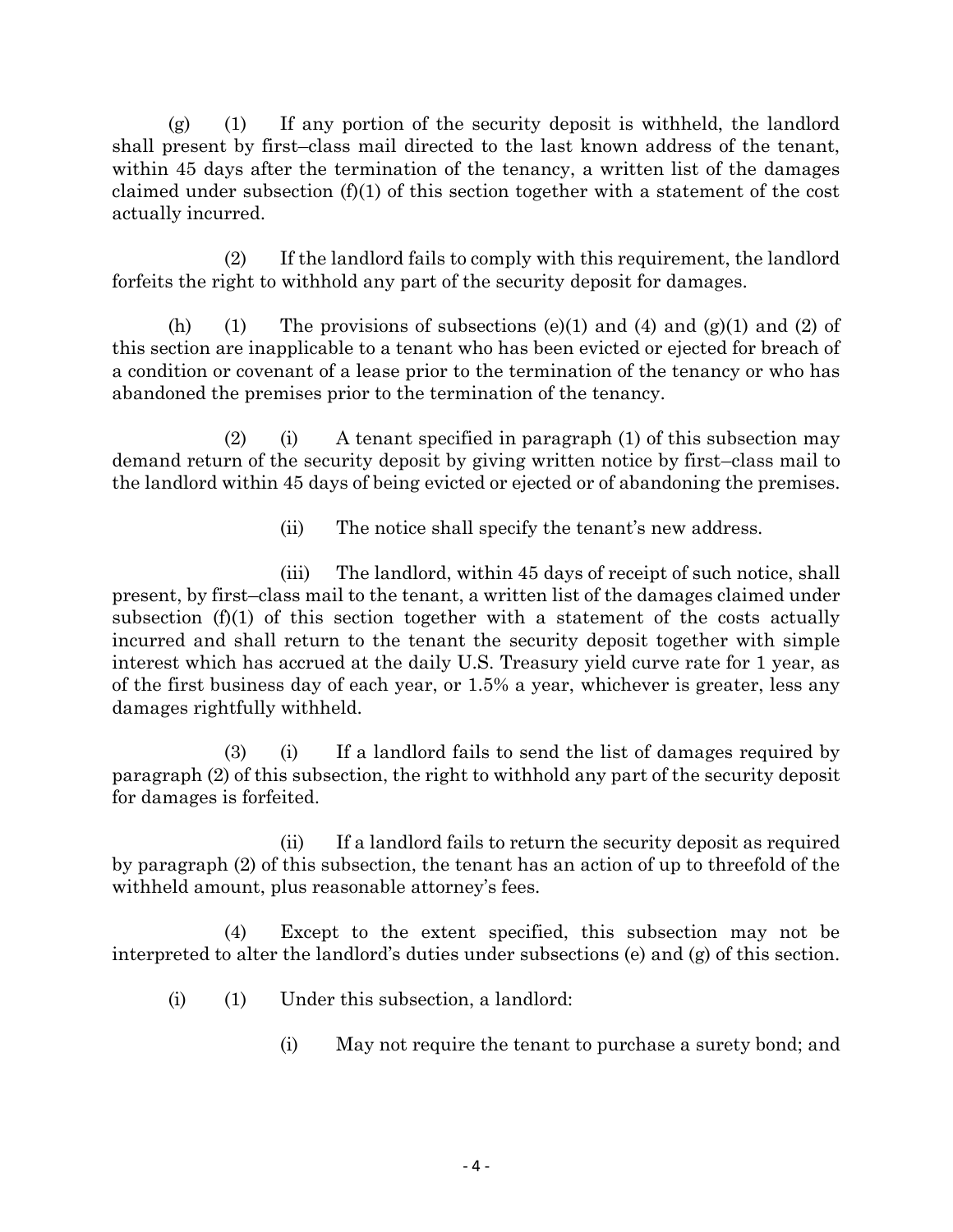(ii) Is not required to consent to the tenant's purchase of a surety bond.

(2) (i) Instead of paying all or part of a security deposit to a landlord under this section, a tenant may purchase a surety bond to protect the landlord against:

1. Nonpayment of rent;

2. Damage due to breach of lease; or

3. Damage caused by the tenant or the tenant's family, agents, employees, guests or invitees in excess of ordinary wear and tear to the leased premises, common areas, major appliances, or furnishings owned by the landlord.

(ii) A surety shall refund to a tenant any premium or other charge paid by the tenant in connection with a surety bond if, after the tenant purchases a surety bond, the landlord refuses to accept the surety bond or the tenant does not enter into a lease with the landlord.

(3) (i) The amount of a surety bond purchased instead of a security deposit may not exceed two months' rent per dwelling unit.

(ii) If a tenant purchases a surety bond and provides a security deposit in accordance with this section, the aggregate amount of both the surety bond and security deposit may not exceed two months' rent per dwelling unit.

(iii) 1. If a landlord consents to a surety bond but requires the surety bond to be in an amount in excess of two months' rent, the tenant may recover up to three times the extra amount charged for the surety bond, plus reasonable attorney's fees.

2. If a landlord consents to both a surety bond and a security deposit but requires the surety bond and the security deposit to be in an aggregate amount in excess of two months' rent, the tenant may recover up to three times the extra amount charged for the surety bond, plus reasonable attorney's fees.

(4) Before a tenant purchases a surety bond instead of paying all or part of a security deposit, a surety shall disclose in writing to the tenant that:

- (i) Payment for a surety bond is nonrefundable;
- (ii) The surety bond is not insurance for the tenant;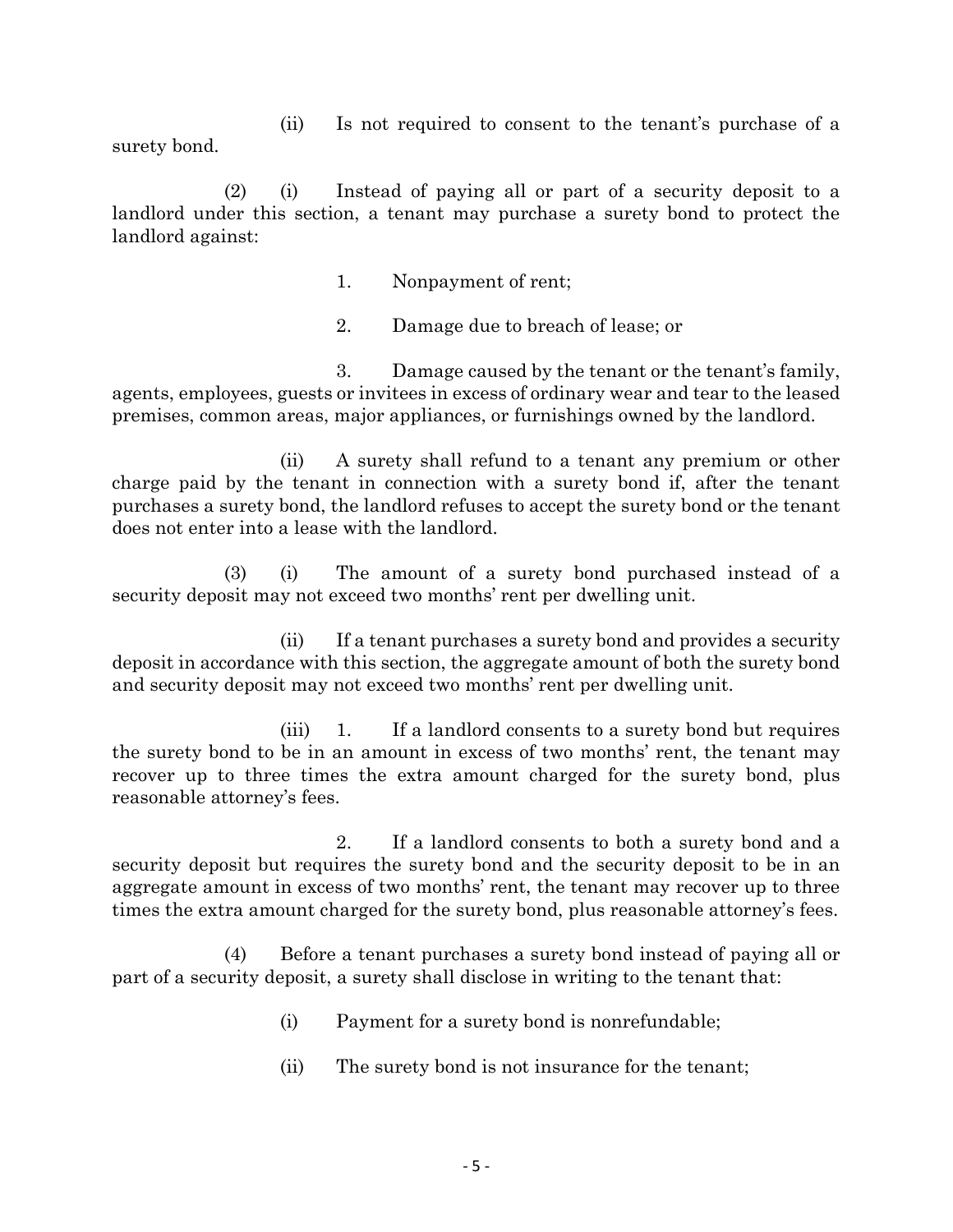(iii) The surety bond is being purchased to protect the landlord against loss due to nonpayment of rent, breach of lease, or damages caused by the tenant;

(iv) The tenant may be required to reimburse the surety for amounts the surety paid to the landlord;

(v) Even after a tenant purchases a surety bond, the tenant is responsible for payment of:

1. All unpaid rent;

2. Damage due to breach of lease; and

3. Damage by the tenant or the tenant's family, agents, employees, guests, or invitees in excess of ordinary wear and tear to the leased premises, common areas, major appliances, or furnishings owned by the landlord;

(vi) The tenant has the right to pay the damages directly to the landlord or require the landlord to use the tenant's security deposit, if any, before the landlord makes a claim against the surety bond; and

(vii) If the surety fails to comply with the requirements of this paragraph, the surety forfeits the right to make any claim against the tenant under the surety bond.

(5) (i) A tenant who purchases a surety bond in accordance with this subsection has the right to have the dwelling unit inspected by the landlord in the tenant's presence for the purpose of making a written list of the damages that exist at the commencement of the tenancy, if the tenant requests an inspection by certified mail within 15 days of the tenant's occupancy.

(ii) A tenant who provides a surety bond under this subsection shall have all the rights provided under subsection  $(f)(1)(ii)$  through  $(v)$  of this section.

(iii) The surety or landlord shall deliver to a tenant a copy of any agreements or documents signed by the tenant at the time of the tenant's purchase of the surety bond.

(iv) A tenant shall be advised in writing of all of the tenant's rights under this subsection prior to the purchase of a surety bond.

 $(6)$  (i) A surety bond may be used to pay claims by a landlord for: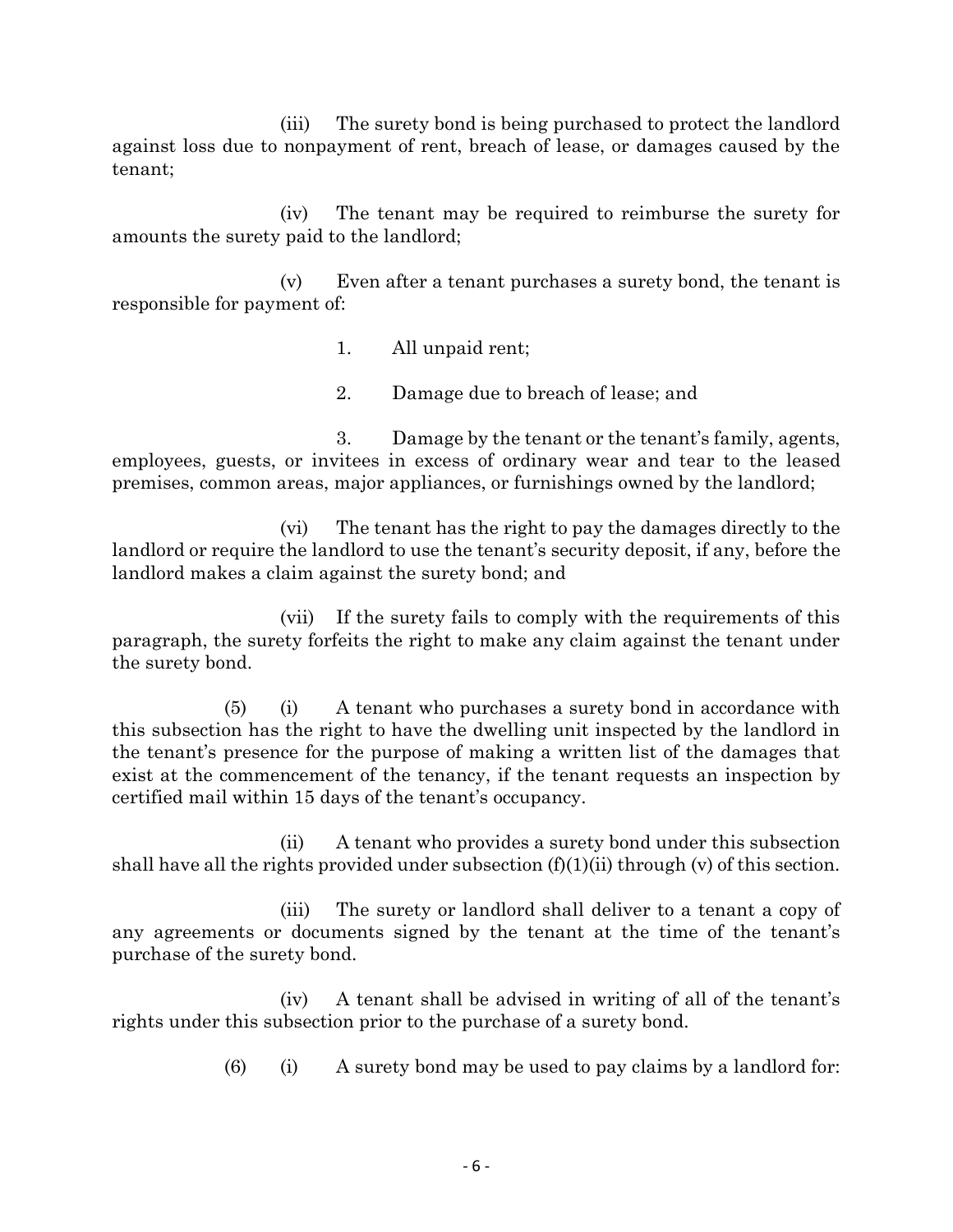- 1. Unpaid rent;
- 2. Damage due to breach of lease; or

3. Damage by the tenant or the tenant's family, agents, employees, guests, or invitees in excess of ordinary wear and tear to the leased premises, common areas, major appliances, or furnishings owned by the landlord.

(ii) A surety bond does not represent liquidated damages and may not be used as payment to a landlord for breach of the rental agreement, except in the amount that the landlord is actually damaged by the breach.

(iii) Except as provided in subparagraphs (i) and (ii) of this paragraph, a surety may not, directly or indirectly, make any other payment to a landlord.

(7) At least 10 days before a landlord makes a claim against a surety bond subject to this subsection, the landlord shall send to the tenant by first–class mail directed to the last known address of the tenant, a written list of the damages to be claimed and a statement of the costs actually incurred by the landlord.

(8) (i) A tenant shall have the right to pay any damages directly to the landlord or require the landlord to use the tenant's security deposit, if any, before the landlord makes a claim against the surety bond.

(ii) If a tenant pays any damages directly to the landlord or requires the landlord to use the tenant's security deposit under subparagraph (i) of this paragraph and the payment fully satisfies the claim, the landlord shall forfeit the right to make a claim under the surety bond for any damages covered by the tenant's payment or the amount deducted from the tenant's security deposit in accordance with subparagraph (i) of this paragraph.

(9) (i) The tenant may dispute the landlord's claim to the surety by sending a written response by first–class mail to the surety within 10 days after receiving the landlord's claim on the surety.

(ii) If the tenant disputes the claim, the surety may not report the claim to a credit reporting agency prior to obtaining a judgment for the claim against the tenant.

(10) In any proceeding brought by the surety against the tenant on a surety bond under this subsection: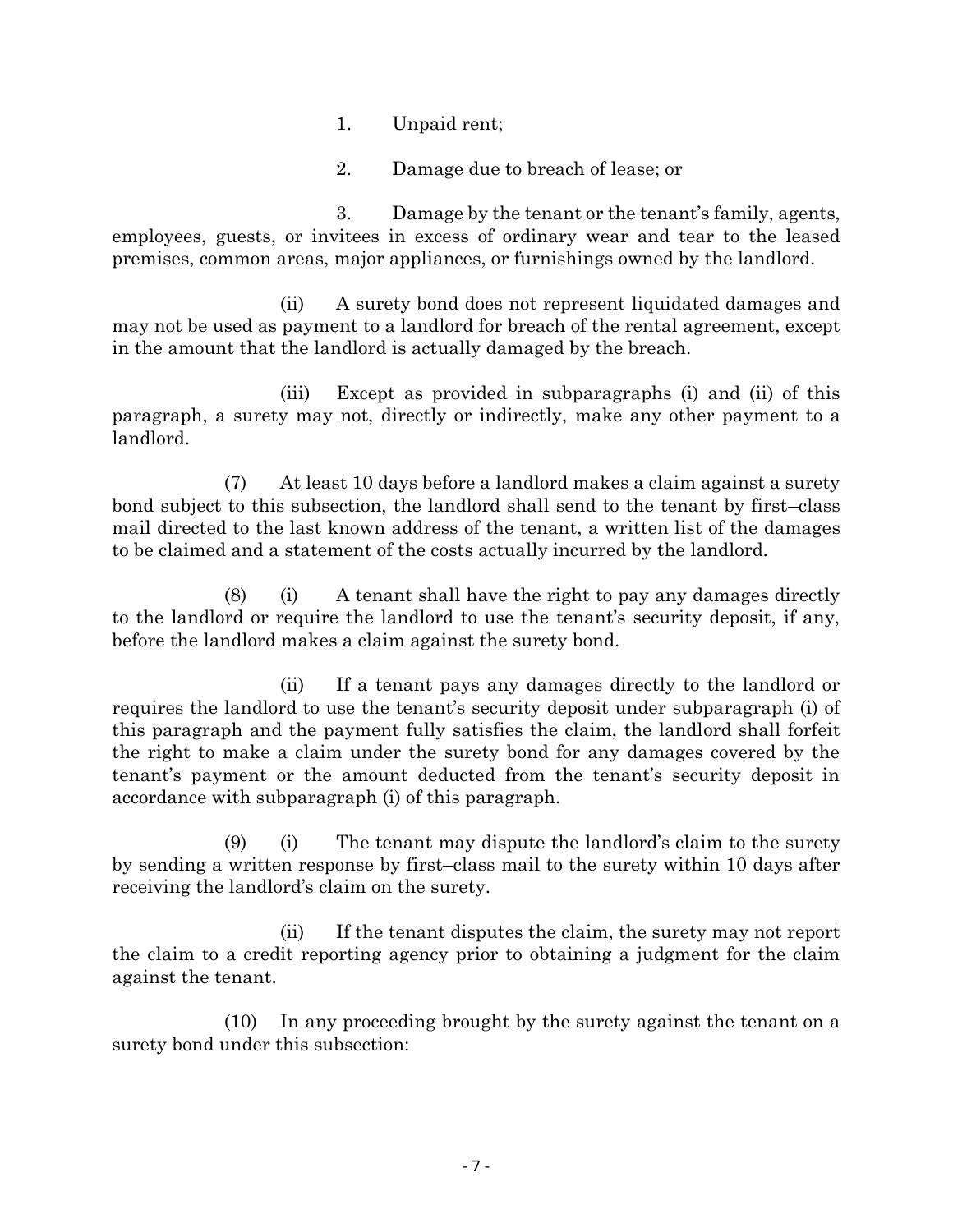(i) The tenant shall retain all rights and defenses otherwise available in a proceeding between a tenant and a landlord under this section; and

(ii) Damages may only be awarded to the surety to the extent that the tenant would have been liable to the landlord under this section.

(11) (i) If a landlord's interest in the leased premises is sold or transferred, the new landlord shall accept the tenant's surety bond and may not require:

1. During the current lease term, an additional security deposit from the tenant; or

2. At any lease renewal, a surety bond or a security deposit from the tenant that, in addition to any existing surety bond or security deposit, is in an aggregate amount in excess of two months' rent per dwelling unit.

(ii) If the aggregate amount described in subparagraph (i)2 of this paragraph is in excess of two months' rent, the tenant may recover up to three times the extra amount charged, plus reasonable attorney's fees.

(12) (i) If a landlord fails to comply with the requirements of this subsection, the landlord forfeits the right to make any claim against the surety bond.

(ii) If a surety fails to comply with the requirements of this subsection, the surety forfeits the right to make any claim against a tenant under the surety bond.

(13) If a surety, in an action against the tenant, asserts a claim under the surety bond without having a reasonable basis to assert the claim, the court may grant the tenant damages of up to three times the amount claimed plus reasonable attorney's fees.

(14) A surety bond issued under this subsection may only be issued by an admitted carrier licensed by the Maryland Insurance Administration.

(j) No provision of this section may be waived in any lease.

(k) The Department of Housing and Community Development shall maintain on its Web site:

(1) A list of daily U.S. Treasury yield curve rates for 1 year, as of the first business day of each year, to be used in calculating the interest on a security deposit; or